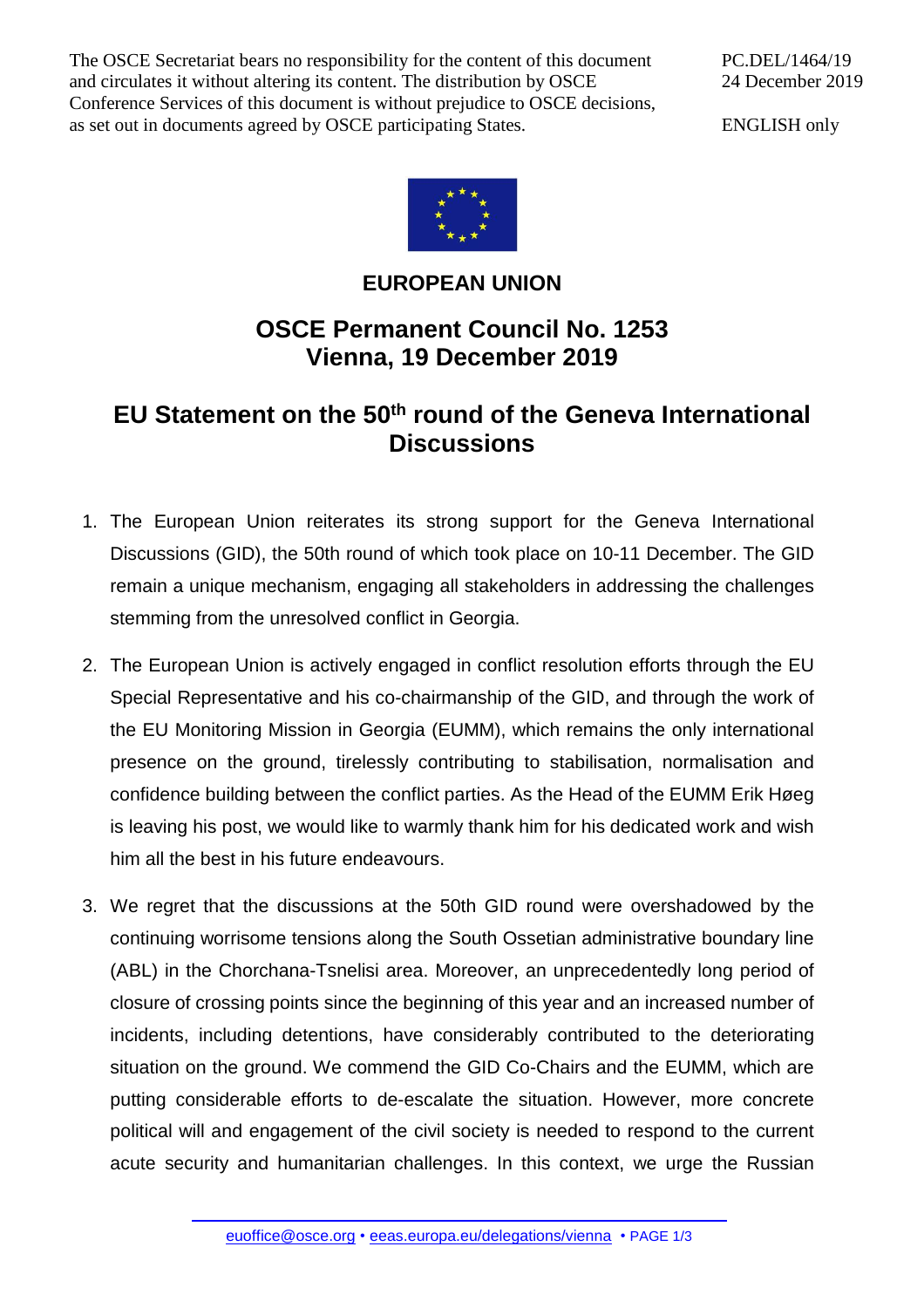Federation to fully assume its responsibility as a party to the conflict in Georgia and actively engage in reversing these deplorable trends.

- 4. We welcome the continuous efforts undertaken by the IPRM in Ergneti, which help to ease tensions, and we call for the resumption of the IPRM in Gali. We encourage participants to make full use of both IPRMs without preconditions or further delay.
- 5. While no tangible progress was made on the issue of non-use of force and international security arrangements, we take note of the information session on the topic. We encourage further efforts in this direction, and continue to believe that a clear non-use of force statement by Russia is essential to enhance security, help build confidence and provide space for further political dialogue. Russia continues to violate Georgian sovereignty and territorial integrity through its military presence, infrastructure reinforcements, military exercises, and further build-up in the Georgian regions of Abkhazia and South Ossetia. These trends run contrary to the principles of international law and commitments undertaken by Russia to work toward peace and stability, and we call for them to be reversed.
- 6. We regret that the discussions on humanitarian issues took place in a confrontational atmosphere. Continuing restrictions to freedom of movement on the conflict-affected population, including through the intensified "borderization" process, closures of crossing points and ongoing arbitrary detentions are dividing communities and building up hardship, frustration and fears among the local population. Crossing points must reopen urgently. All illegally detained Georgian citizens, including Dr. Gaprindashvili, must be released immediately. Stamping of passports of all foreigners by the de facto Abkhaz authorities must stop. The enforcement of this practice for the first time prevented the Co-Chairs from travelling to the Georgian region of Abkhazia for pre-GID consultations. This is unacceptable.
- 7. The European Union takes note of an exchange of documents between Russian and Georgian participants on the death case of Georgian citizen Mr. Kavaratskhelia. We reiterate our call for thorough investigations into the fatal cases of Georgian citizens